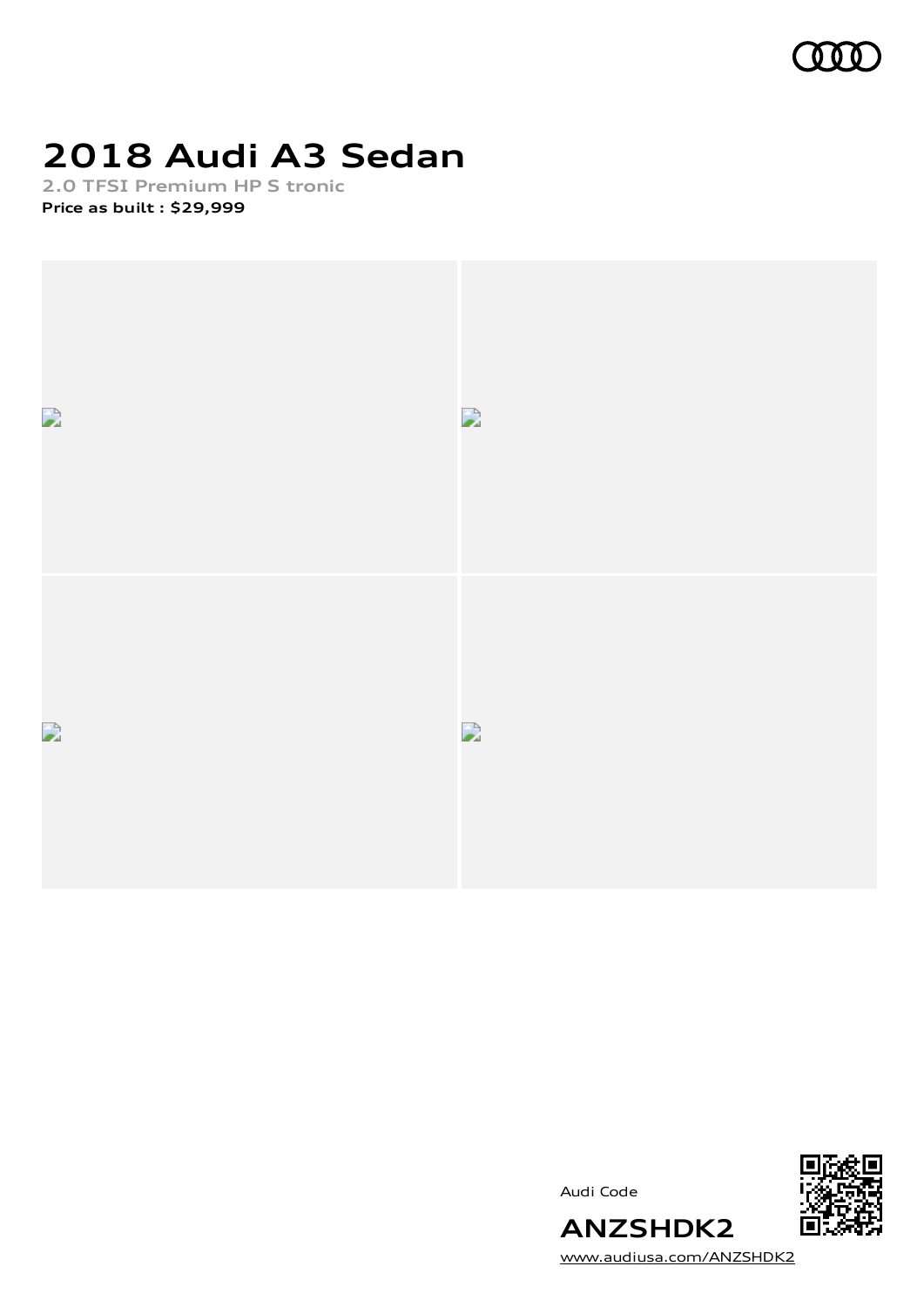### **Summary**

**Audi 2018 Audi A3 Sedan** 2.0 TFSI Premium HP S tronic

**Price as buil[t](#page-10-0)** \$29,999

#### **Exterior colour**

Florett Silver metallic

### $\overline{\phantom{a}}$

#### **Further Information**

|                 | N٥          |
|-----------------|-------------|
| Mileage         | 7,603 miles |
| Type of vehicle | Used car    |

**Warranty**

#### **Interior colour**

| Seats     | Black |
|-----------|-------|
| Dashboard | Black |
| Carpet    | Black |
| Headliner | Black |

#### **Audi Code** ANZSHDK2

**Your configuration on www.audiusa.com** [www.audiusa.com/ANZSHDK2](https://www.audiusa.com/ANZSHDK2)

**Commission number** bc41b39e0a0e09af1a53

#### **Technical Specifications**

| Engine type                  | Four-cylinder                                 |
|------------------------------|-----------------------------------------------|
| stroke                       | Displacement/Bore and 1,984/82.5 x 92.8 cc/mm |
| Torque                       | 221 @ 1,600 - 4,300 lb-ft@rpm                 |
| Top track speed              | 130 mph mph $1$                               |
| Acceleration (0 - 60<br>mph) | 6.6 seconds seconds                           |
| Recommended fuel             | Premium                                       |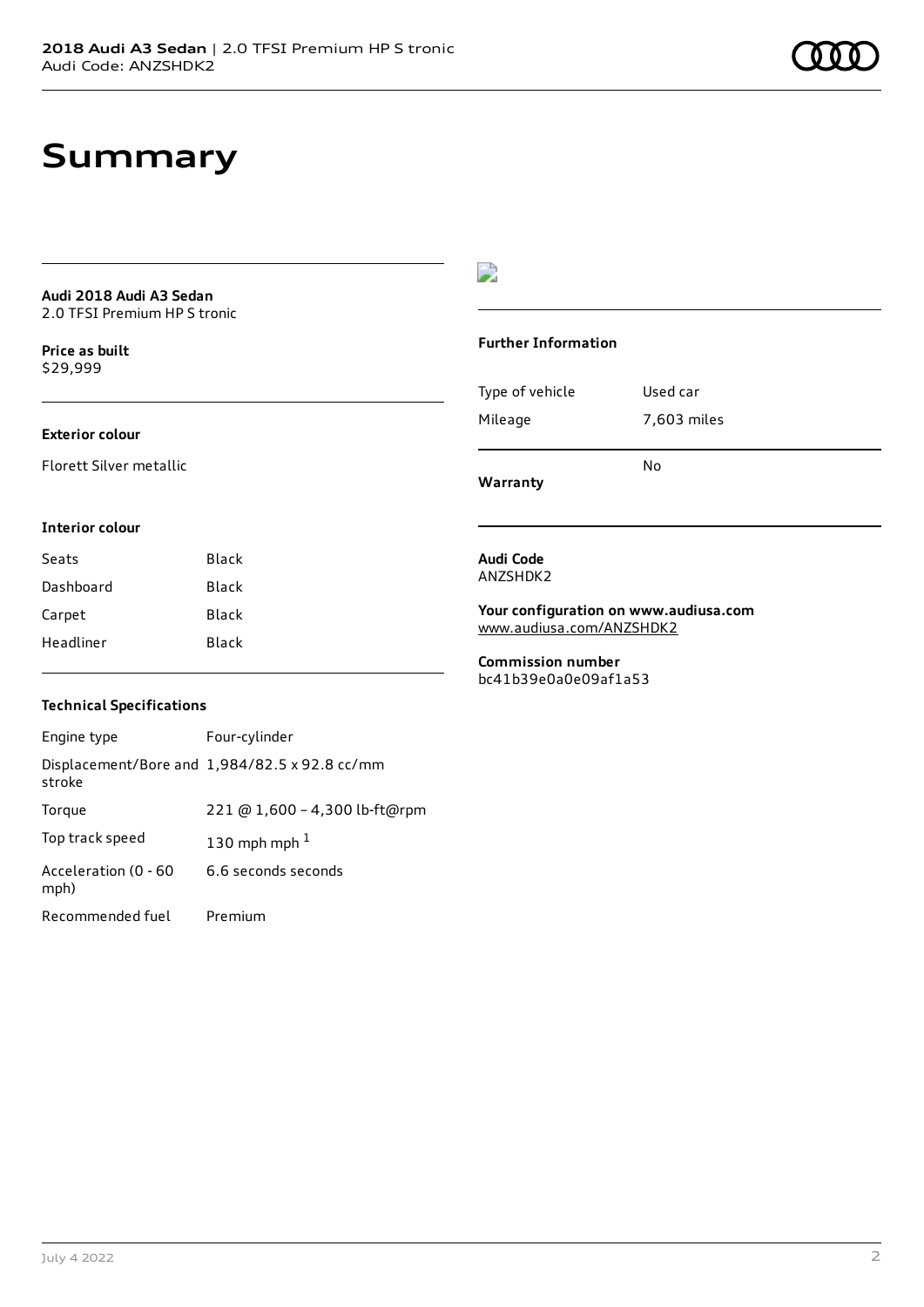# **Equipment**

Florett Silver metallic

Audi advanced key-keyless start, stop and entry

Sport suspension

18" 5-double-spoke design bi-color finish wheels

Convenience package

Ambient LED interior lighting package

Audi smartphone interface including Apple CarPlay™ and Google™ Android Auto™ for compatible devices

Connectivity package

MMI® radio











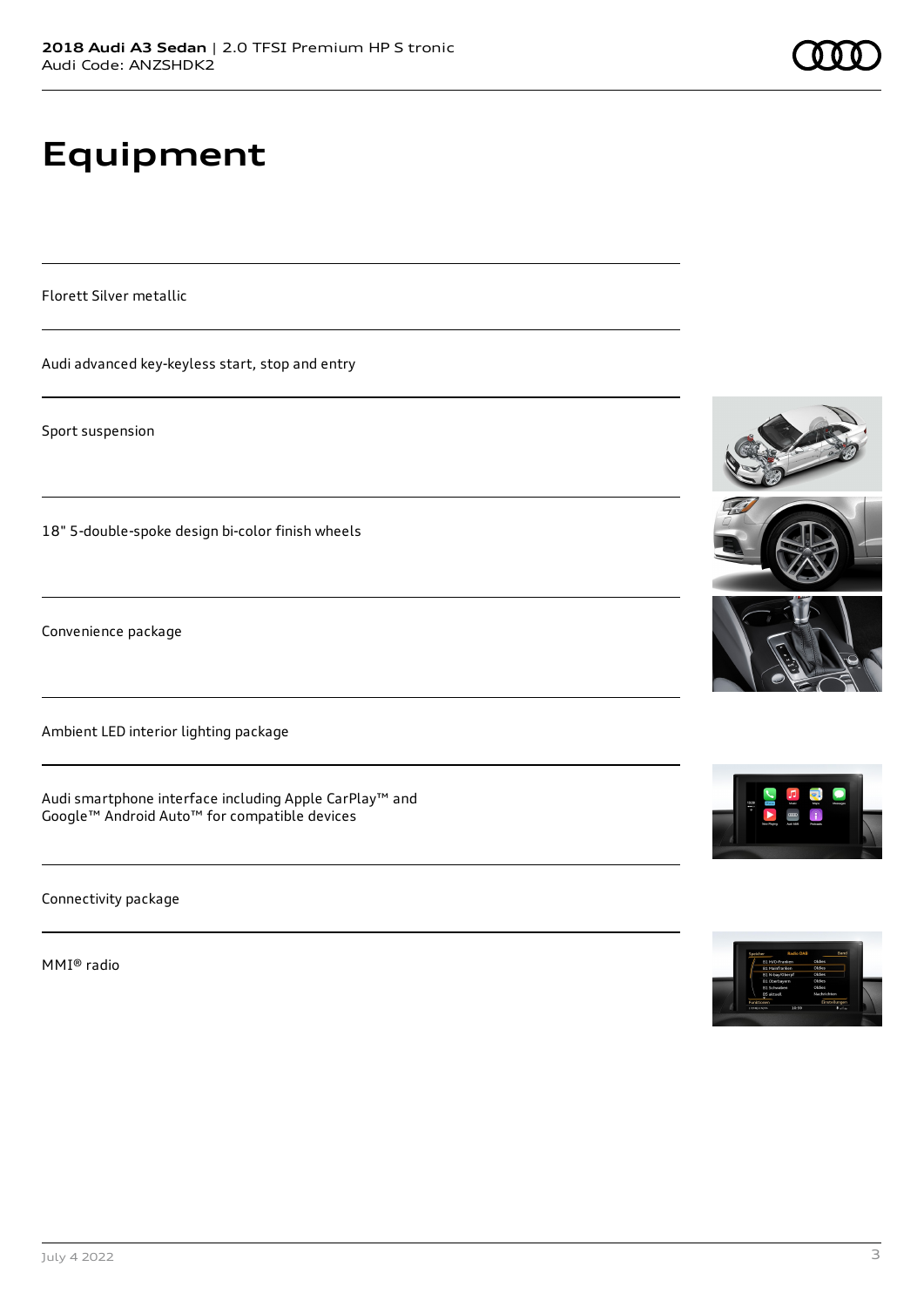## **Standard features**

### **Safety and Security**

| 4UB             | Driver and front-passenger advanced airbags                         |
|-----------------|---------------------------------------------------------------------|
| 1AS             | Electronic Stability Control (ESC) with<br>traction control (ASR)   |
| UH1             | Electromechanical parking brake                                     |
| 8T <sub>2</sub> | Cruise control with coast, resume and<br>accelerate features        |
| 6Y8             | Top track speed of 155 mph                                          |
| 4H3             | Integrated child door locks in rear doors                           |
| 1 N 3           | Electromechanical power steering                                    |
| 7K6             | Tire-pressure monitoring system                                     |
| 4X3             | Front thorax side airbags and Sideguard®<br>head curtain airbags    |
| 8N6             | Rain/light sensor for automatic windshield<br>wipers and headlights |
| 3B7             | Lower Anchors and Tethers for Children<br>(LATCH) in rear seats     |
|                 |                                                                     |

#### **Exterior**

| 0P <sub>0</sub> | Dual exhaust outlets with chrome tips                    |
|-----------------|----------------------------------------------------------|
| 6XD             | Power-adjustable heated exterior side<br>mirrors         |
| 1S1             | Car jack                                                 |
| 9T 1            | Heated windshield washer nozzles                         |
| 0N4             | 4-link rear suspension                                   |
| 8TH             | Xenon plus headlights with LED daytime<br>running lights |
| 8TB             | Rear fog lights                                          |
| HX9             | 18" 225/40 all-season tires                              |
| 8SK             | LED taillights                                           |
| 4KC             | Side and rear windows in heat-insulating<br>glass        |

| <b>Exterior</b> |                                                                                                                   |
|-----------------|-------------------------------------------------------------------------------------------------------------------|
| 47F             | Black trim around exterior side windows                                                                           |
| <b>Interior</b> |                                                                                                                   |
| 011             | Aluminum interior package (climate control<br>vent and door handle surrounds, mirror and<br>window control trims) |
| 3FB             | Panoramic sunroof                                                                                                 |
| 7M3             | Aluminum door sill inlays                                                                                         |
| 6NO             | Black cloth headliner                                                                                             |
| 9AK             | Dual-zone automatic climate control                                                                               |
| 412             | Manual-dimming interior rear view mirror                                                                          |
| 1 XW            | Three-spoke multifunction steering wheel                                                                          |
| 6E3             | Front center armrest                                                                                              |
| 7F <sub>9</sub> | Leather-wrapped gear selector                                                                                     |
| 3 <sub>NU</sub> | Load-through facility                                                                                             |
| 7HA             | Without extended leather package                                                                                  |
| N4M             | Leather seating surfaces                                                                                          |
| 4A3             | <b>Heated front seats</b>                                                                                         |
| 5MA             | Micrometallic Silver inlays                                                                                       |

#### **Infotainment and Driver Assistance**

| Audi pre sense® front with pedestrian<br>6K2<br>protection |  |
|------------------------------------------------------------|--|
| Audi pre sense <sup>®</sup> basic<br>7W1                   |  |
| KA2<br>Rear view camera                                    |  |
| 9VD<br>Audi sound system                                   |  |
| 9S5<br>Driver information system                           |  |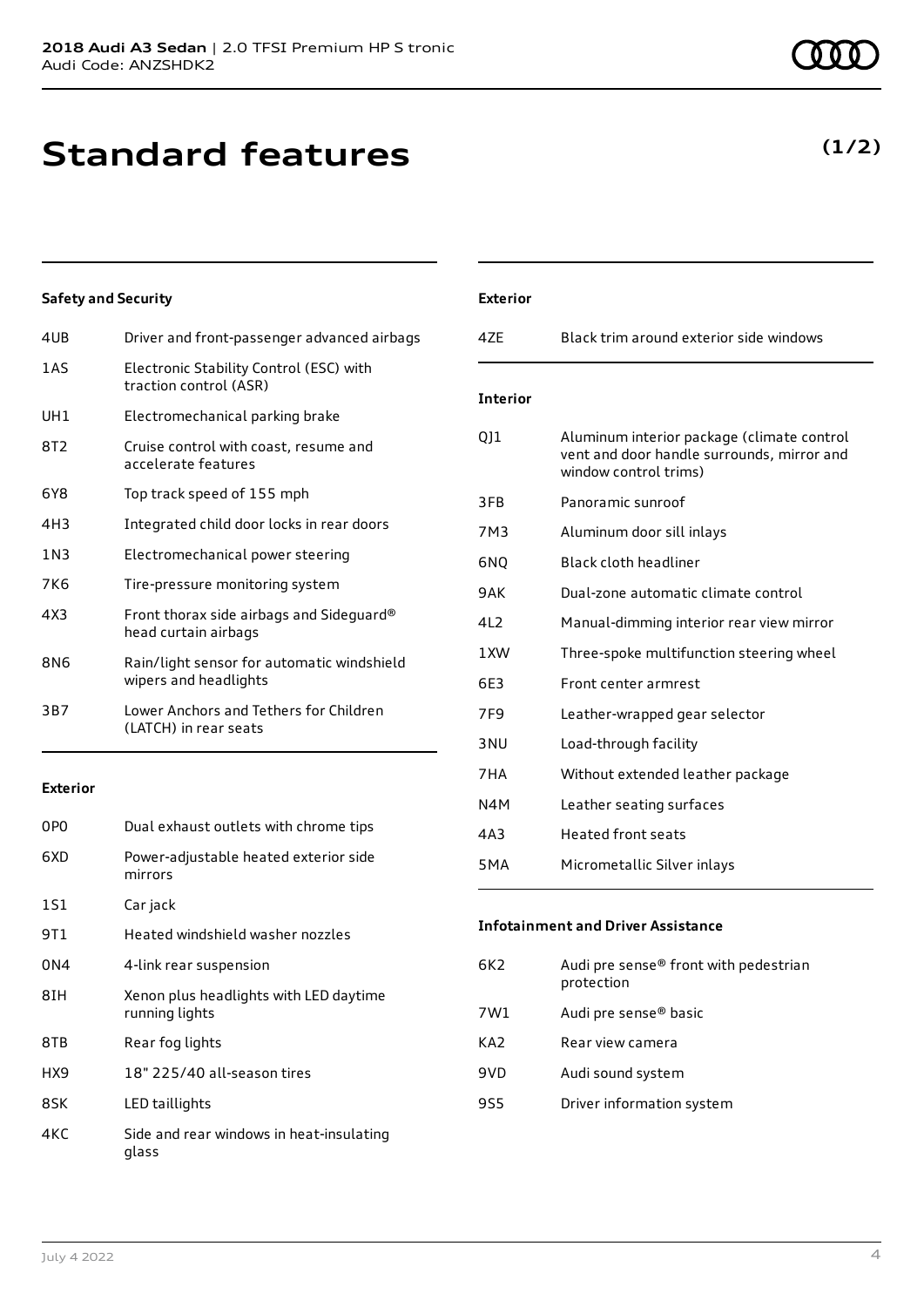**(2/2)**

### **Standard features**

#### **Infotainment and Driver Assistance**

| QV3 | Sirius XM <sup>®</sup> Satellite Radio |  |
|-----|----------------------------------------|--|
|     |                                        |  |

9ZX BLUETOOTH® wireless technology preparation for compatible devices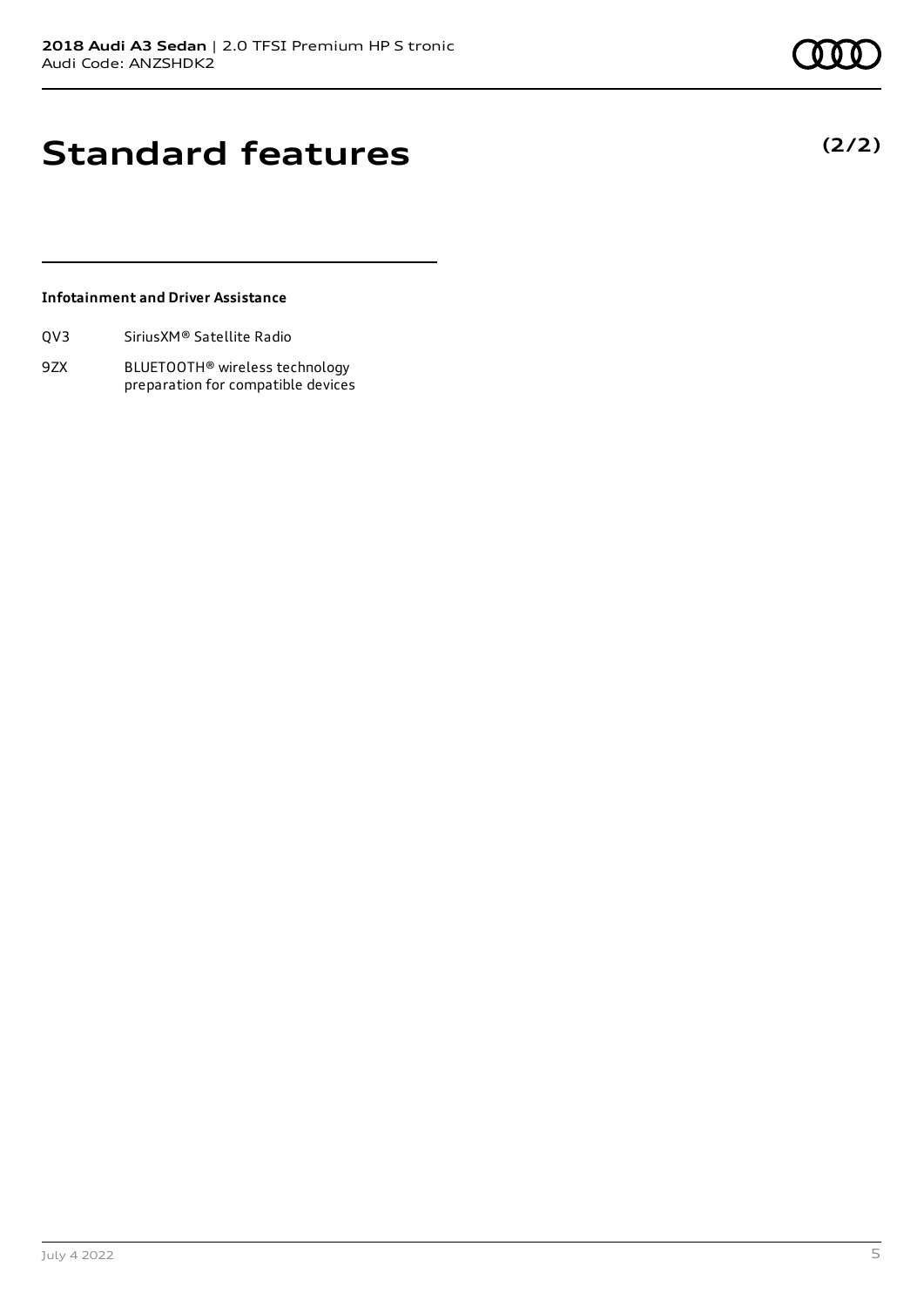## **Dealer remarks**

WALTERS AUDI, Black Leather, Audi Advanced Key, Convenience Package, Heated front seats, Wheels: 18" 5- Double-Spoke Design Bi-Color. CARFAX One-Owner. Florett Silver Metallic 2018 Audi A3 2.0T Premium FrontTrak 4D Sedan FrontTrak 6-Speed Automatic S tronic 2.0L 4-Cylinder TFSI

Odometer is 22121 miles below market average! 26/35 City/Highway MPG

Awards:

\* 2018 KBB.com 10 Most Awarded Brands

Price plus government fees and taxes, any finance charges, any dealer document processing charge, any electronic filing charge and any emission testing charge.

Prices and offers on inventory expire each night at midnight.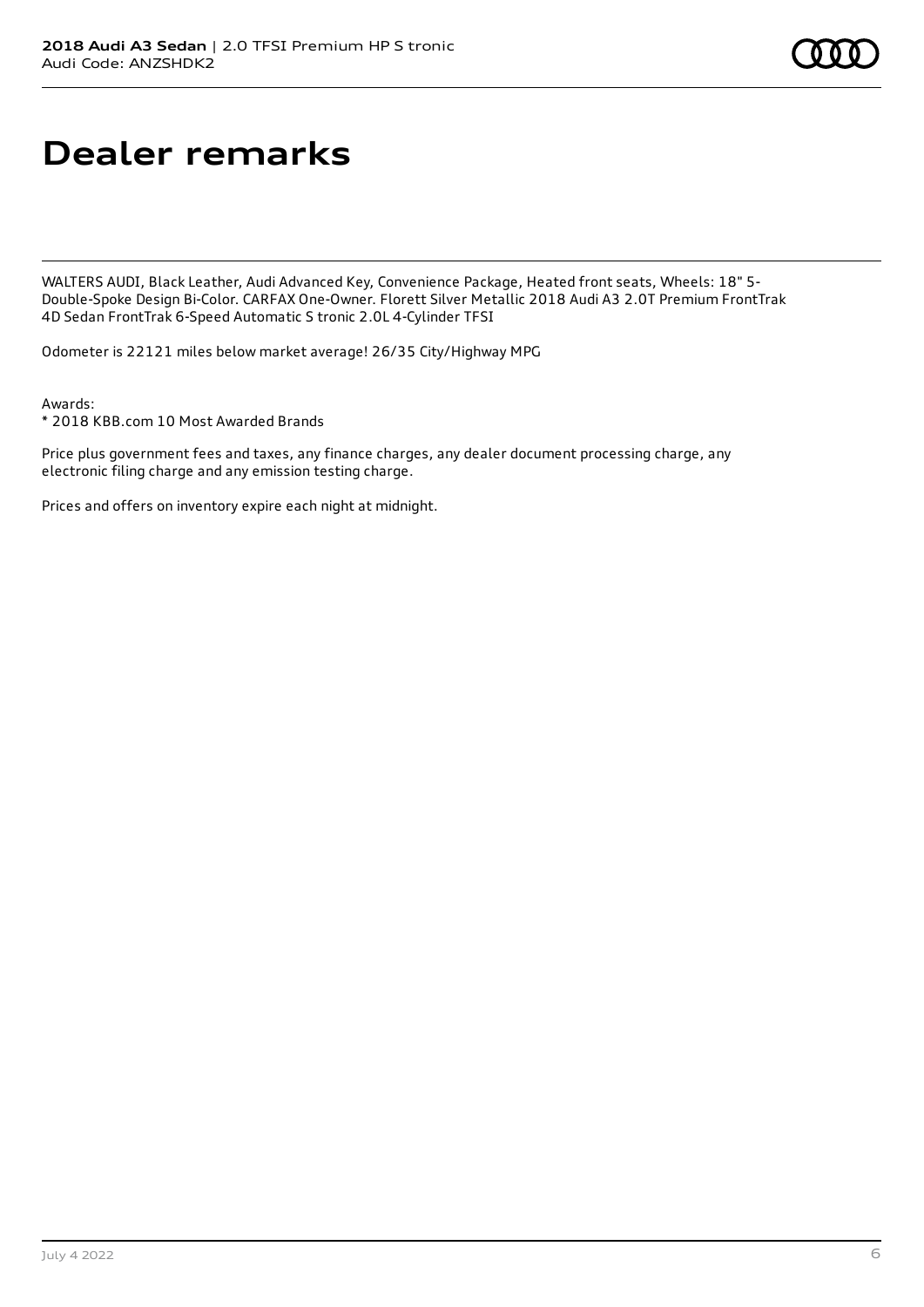### **Technical Specifications**

#### **Engineering | Performance**

| Engine type                                 | Four-cylinder                                 | Gear ratios: 6th         | 0.755:1                     |
|---------------------------------------------|-----------------------------------------------|--------------------------|-----------------------------|
| Power Level                                 | 40                                            | Gear ratios: 7th         | 0.635:1                     |
| Displacement                                | 2.01                                          | Gear ratios: Reverse     | 2.901:1                     |
| Max. output ps/hp                           | 186 @ 4,400 - 6,000 @ rpm                     | Drivetrain type          | S tronic <sup>®</sup> dua   |
| Torque                                      | 221 @ 1,600 - 4,300 lb-ft@rpm                 | Gear ratios: Final Drive | 1st-5th 4.76                |
| Valvetrain                                  | 16-valve DOHC                                 |                          | Reverse 3.44                |
| Acceleration (0 - 60                        | 6.6 seconds seconds                           | Gear ratios: 4th         | 0.925:1                     |
| mph)                                        |                                               | Transmission             | Seven-speed                 |
| Engine block                                | Cast-iron                                     |                          | automatic tr<br>wheel drive |
| Induction/fuel injection Turbocharged/TFSI® |                                               | Gear ratios: 5th         | 0.705:1                     |
| Cylinder head                               | Aluminum-alloy                                | Gear ratios: 2nd         | 2.750:1                     |
| stroke                                      | Displacement/Bore and 1,984/82.5 x 92.8 cc/mm | Gear ratios: 3rd         | 1.767:1                     |
| Top track speed <sup>1</sup>                | 130 mph mph                                   | Gear ratios: 1st         | 3.400:1                     |

#### **Electrical system**

| Alternator | 14 Volts - 320A |
|------------|-----------------|
| Battery    | 12 Volts - 59Ah |

### **Transmission | Drivetrain**

| Gear ratios: 6th         | <u>U.Z55: I</u>                                                                                    |
|--------------------------|----------------------------------------------------------------------------------------------------|
| Gear ratios: 7th         | 0.635:1                                                                                            |
| Gear ratios: Reverse     | 2.901:1                                                                                            |
| Drivetrain type          | S tronic <sup>®</sup> dual-clutch                                                                  |
| Gear ratios: Final Drive | 1st-5th 4.769: 1, 6th-7th &<br>Reverse 3.444: 1                                                    |
| Gear ratios: 4th         | 0.925:1                                                                                            |
| Transmission             | Seven-speed S tronic <sup>®</sup> dual-clutch<br>automatic transmission with front-<br>wheel drive |
| Gear ratios: 5th         | 0.705:1                                                                                            |
| Gear ratios: 2nd         | 2.750:1                                                                                            |
| Gear ratios: 3rd         | 1.767:1                                                                                            |
| Gear ratios: 1st         | 3.400: 1                                                                                           |

#### **Steering**

| Steering type                              | Electromechanical power steering<br>system |
|--------------------------------------------|--------------------------------------------|
| Turning diameter, curb- 36.1 ft<br>to-curb |                                            |
| Steering ratio                             | 15.3:1                                     |

#### **Suspension**

| Front axle | MacPherson strut front suspension |
|------------|-----------------------------------|
| Rear axle  | Four-link rear suspension         |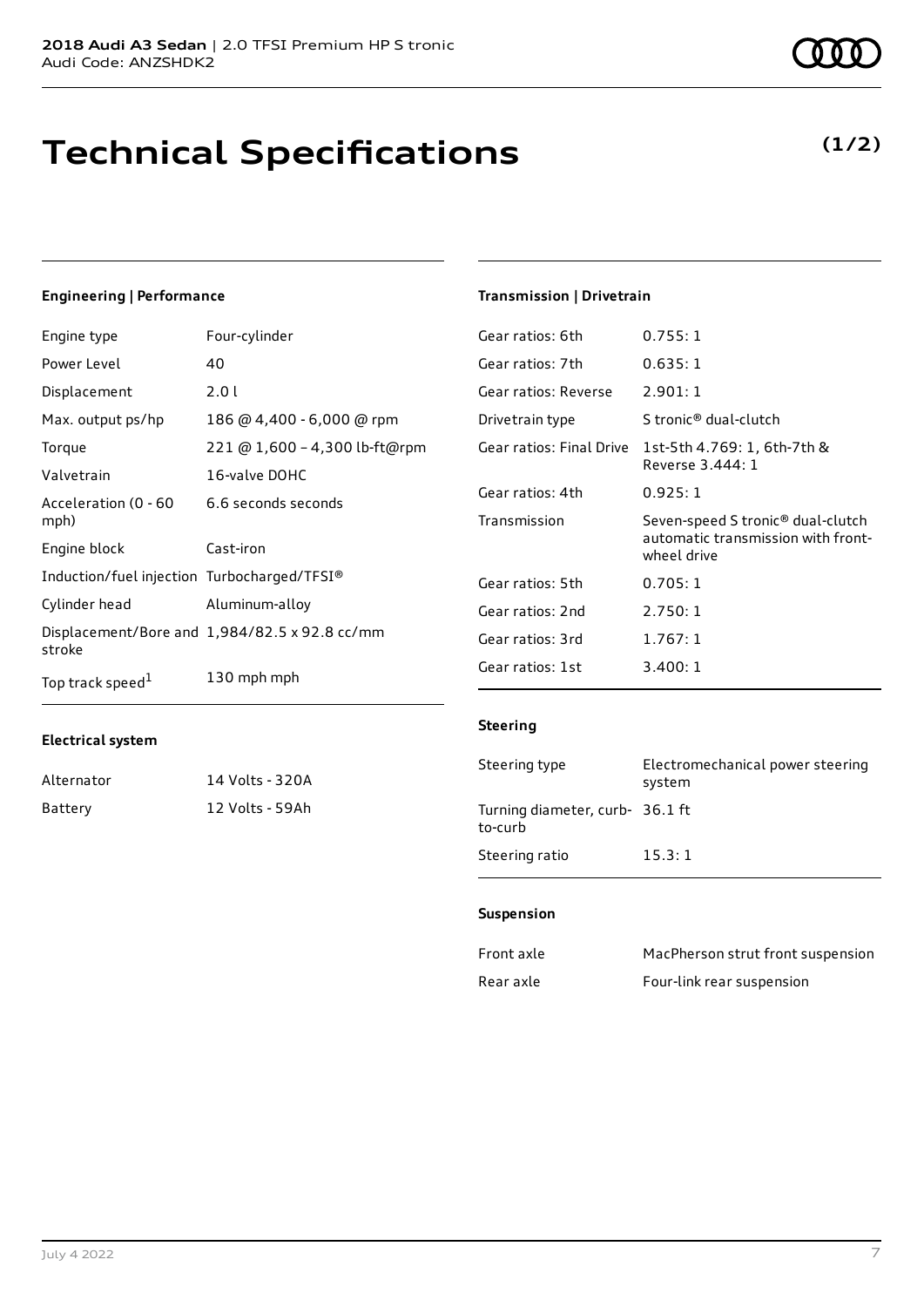# **Technical Specifications**

#### **Brakes**

| Front brakes         | 12.3 (ventilated disc) in                                                                         | Seating capacity                       |  |
|----------------------|---------------------------------------------------------------------------------------------------|----------------------------------------|--|
| Rear brakes          | 10.7 (solid disc) in                                                                              | Shoulder room, re                      |  |
| Parking brake        | Electromechanical                                                                                 | Head room with fi<br>sunroof           |  |
| <b>Body</b>          |                                                                                                   | Leg room, rear                         |  |
|                      |                                                                                                   | Shoulder room, fr                      |  |
| Material             | Lightweight construction<br>technology - fully galvanized steel<br>unibody with aluminum hood and | Head room with re<br>sunroof           |  |
|                      | front subframe                                                                                    | Leg room, front                        |  |
| Corrosion protection | Multistep anti-corrosion protection                                                               | Cargo volume, rea<br>seatbacks un/folc |  |

#### **Warranty | Maintenance**

| Warranty    | 4-year/50,000-mile Audi New<br>Vehicle Limited Warranty                       |
|-------------|-------------------------------------------------------------------------------|
| Maintenance | 12-month/10,000-mile (whichever<br>occurs first) NO CHARGE first<br>scheduled |

#### **Exterior Measurements**

| Height                        | 55.7 in                       |
|-------------------------------|-------------------------------|
| Length                        | 175.5 (175.7 with S line®) in |
| Wheelbase                     | 103.8 in                      |
| Drag coefficient              | 0.30 Cw                       |
| Overall width with<br>mirrors | 77.2 in                       |
| Track rear                    | 60.1 in                       |
| Track front                   | 61.2 in                       |
| Curb weight                   | 3,197 lb                      |

#### **Interior measurements**

| Seating capacity                          | 5                     |
|-------------------------------------------|-----------------------|
| Shoulder room, rear                       | 53.0 in               |
| Head room with front<br>sunroof           | $36.5$ in             |
| Leg room, rear                            | 35.1 in               |
| Shoulder room, front                      | 54.8 in               |
| Head room with rear<br>sunroof            | $36.1$ in             |
| Leg room, front                           | 41.2 in               |
| Cargo volume, rear<br>seatbacks up/folded | 12.3/N/A cu ft, cu ft |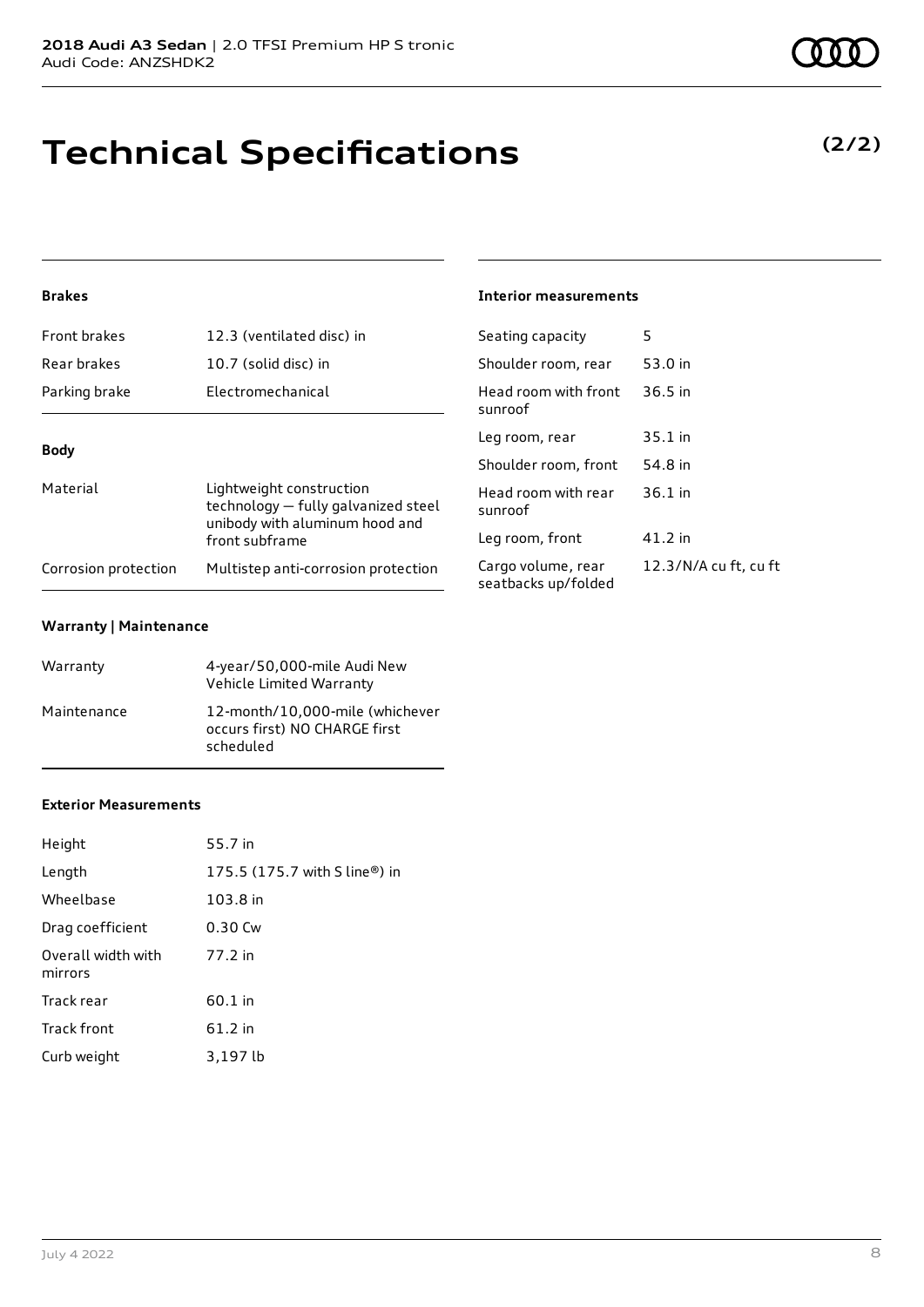### **Consumption- and emission**

#### **Consumption by NEDC**

| urban       | $26$ mpg |
|-------------|----------|
| extra-urban | 35 mpg   |
| combined    | 29 mpg   |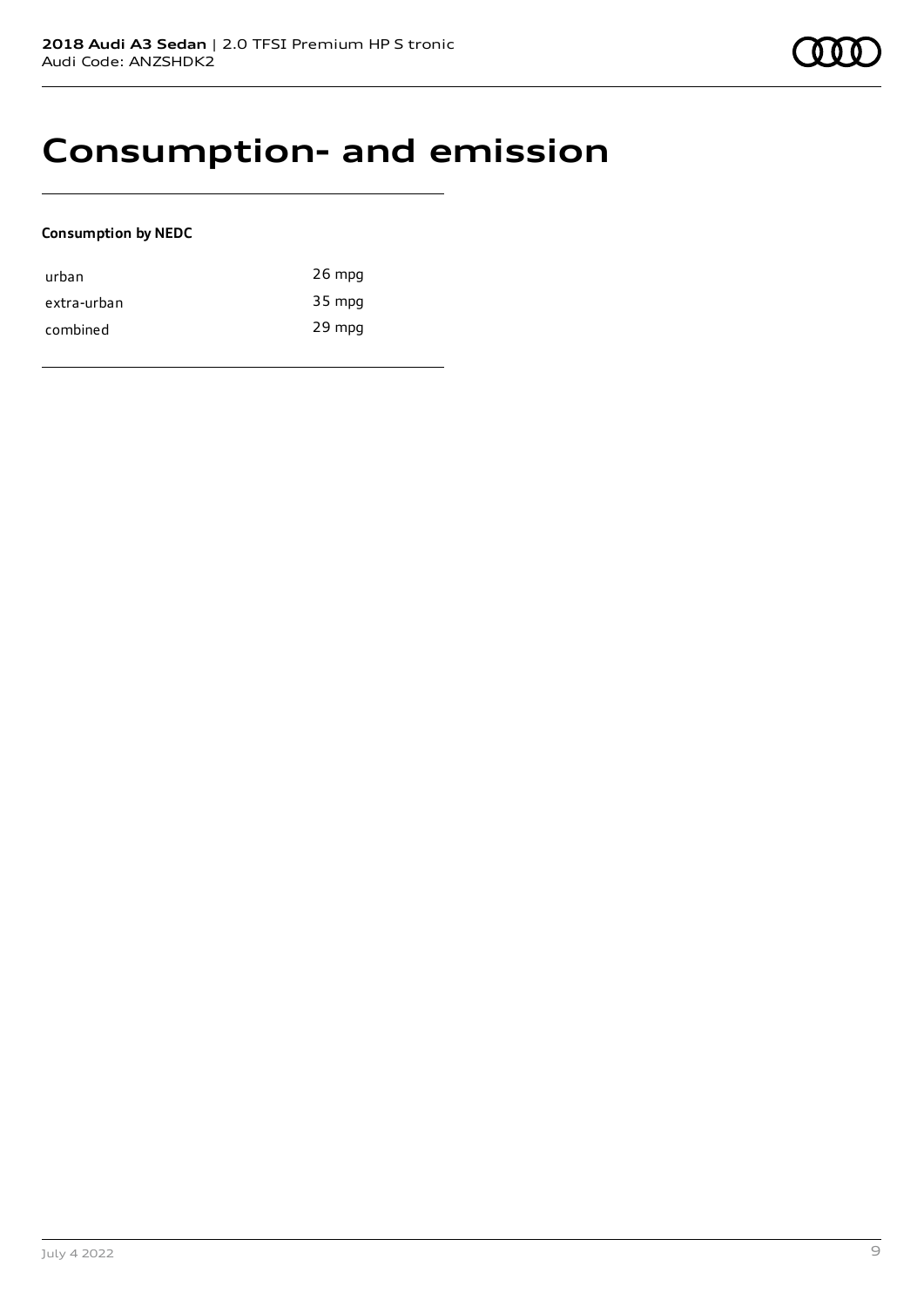### **Contact**

Dealer **Walter's Audi**

3210 Adams-Auto Center Drive 92504 Riverside **CA** 

Phone: +19516883344 FAX: 9516890531

www: [https://www.waltersaudi.com](https://www.waltersaudi.com/)